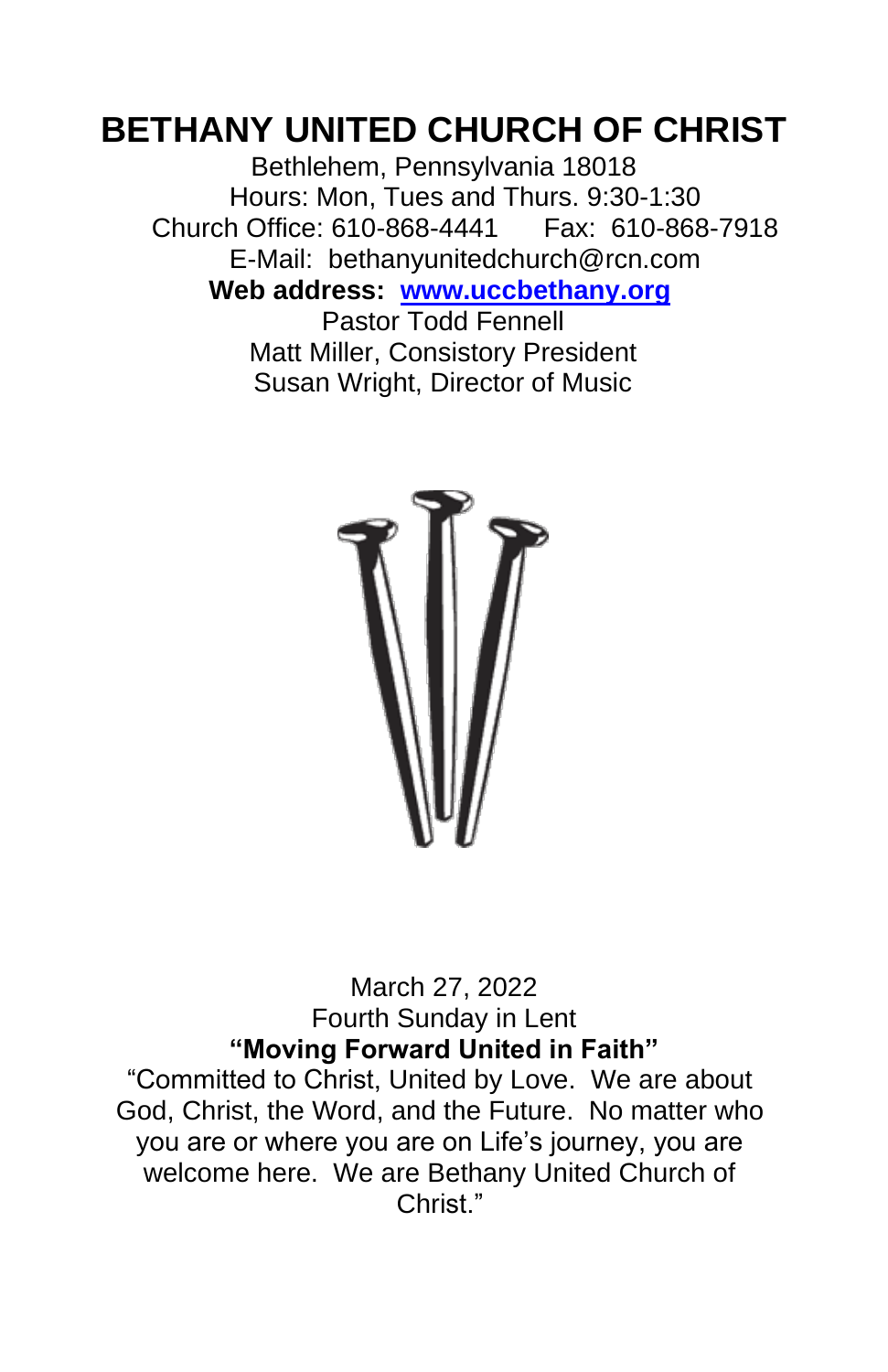# **BETHANY UNITED CHURCH OF CHRIST**

March 27, 2022 10:45 AM

If you are looking for a church home, we invite you to become part of the community of faith and mission here at Bethany. As per the Consistory decision, masks are optional here at Bethany. We will continue to monitor the situation and make changes when appropriate.

## **(\*)** PLEASE STAND AS YOU ARE ABLE **(Bold Text is said or sung by everyone)**

# RINGING OF THE BELL

WELCOME AND ANNOUNCEMENTS

PRELUDE: "I Saw the Light" …H. Williams Banjo and Vocal – Bob Ruhe

\*CALL TO WORSHIP

L: In Thee, O Lord, do I seek refuge; let me never be put to shame;

## **P: In thy righteousness deliver me!**

L: Incline Thy ear to me, rescue me speedily!

**P: Be Thou a rock of refuge for me, a strong fortress to save me!**

L: Thou art my rock and my fortress; for Thy name's sake lead me and guide me.

**P: Into thy hand I commit my spirit; Thou hast redeemed me, O Lord, faithful God.**

\*HYMN: #348 Softly and Tenderly

## \*PRAYER OF INVOCATION (unison)

**Author of abundance, God of change, we come into this hour of holy expectations. As we travel on our journey of transformation this Lenten season, we know that you are with us. You walk beside us. Your presence surrounds us. Help us to bear fruit as we walk this road.**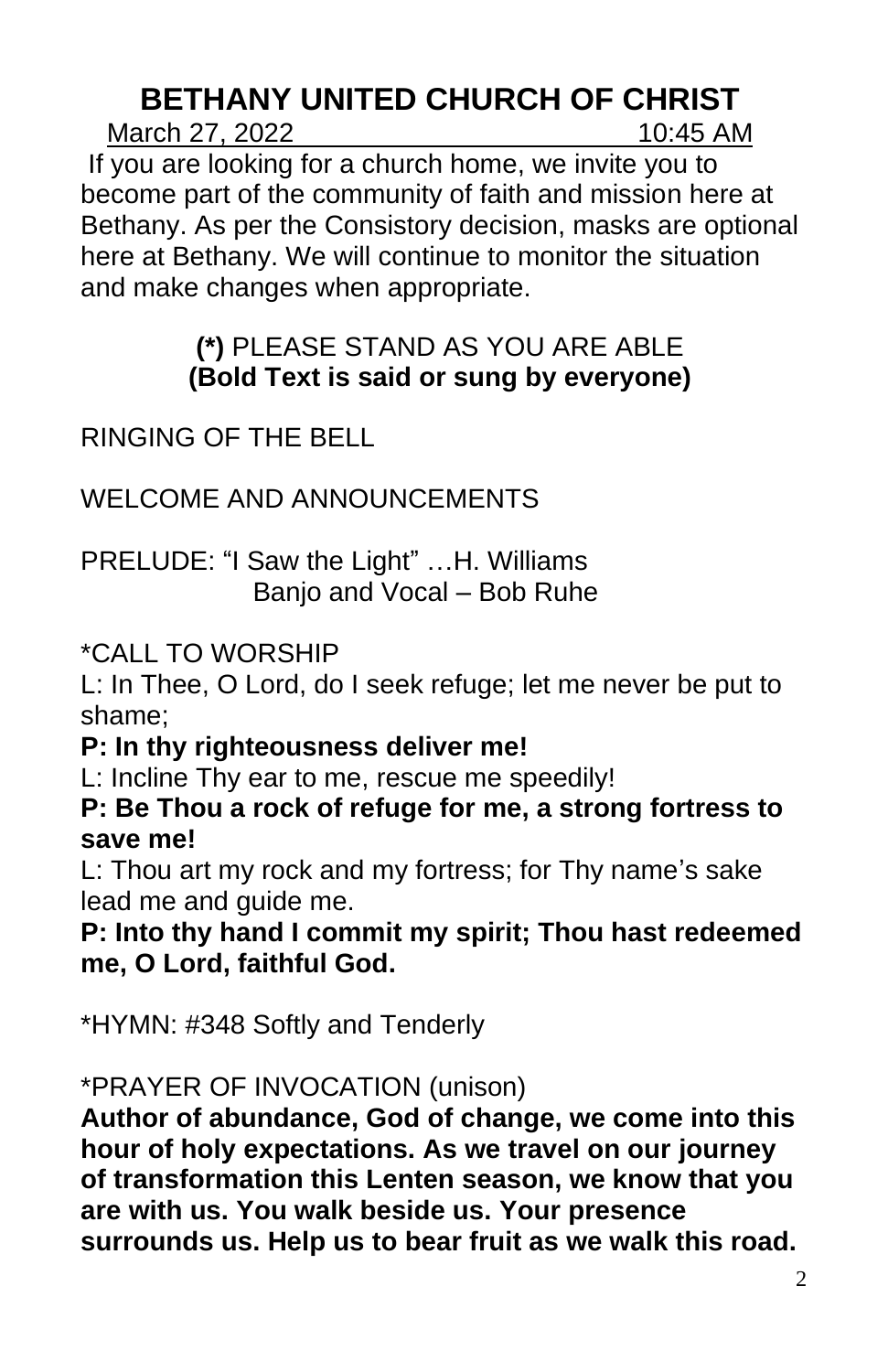**Remind us that you will never leave us nor forsake us, that your rod and your staff comfort us, that you have prepared a feast for us when all can come and eat. Keep us forever in the path as we worship you in spirit and in truth. Amen.**

PASSING OF THE PEACE (*with waves and prayer hands)* Pastor: The peace of Christ be with you. **People: And also, with you.**

\*CONGREGATIONAL RESPONSE (unison): #491 Open Our Eyes

**Open our eyes, Lord, we want to see Jesus, to reach out and touch him, and say that we love him. Open our ears, Lord, and help us to listen, open our eyes, Lord, we want to see Jesus.**

READING OF SCRIPTURES Psalm 32: 1 - 7 2 Corinthians 5: 16 - 21 \* Matthew 27: 15 - 26

Leader: This is the Good News **People: Thanks be to God**

SERMON: "The Nail of Envy"

INSTALLATION OF CONSISTORY: John Talijan, Deacon Matt Miller, Elder

CONGREGATIONAL RESPONSE:

**We gather in celebration of the joy that is ours to be partners with you in the service of Jesus Christ. We promise to honor your leadership, and assist you that together we may be a faithful church of Jesus Christ.**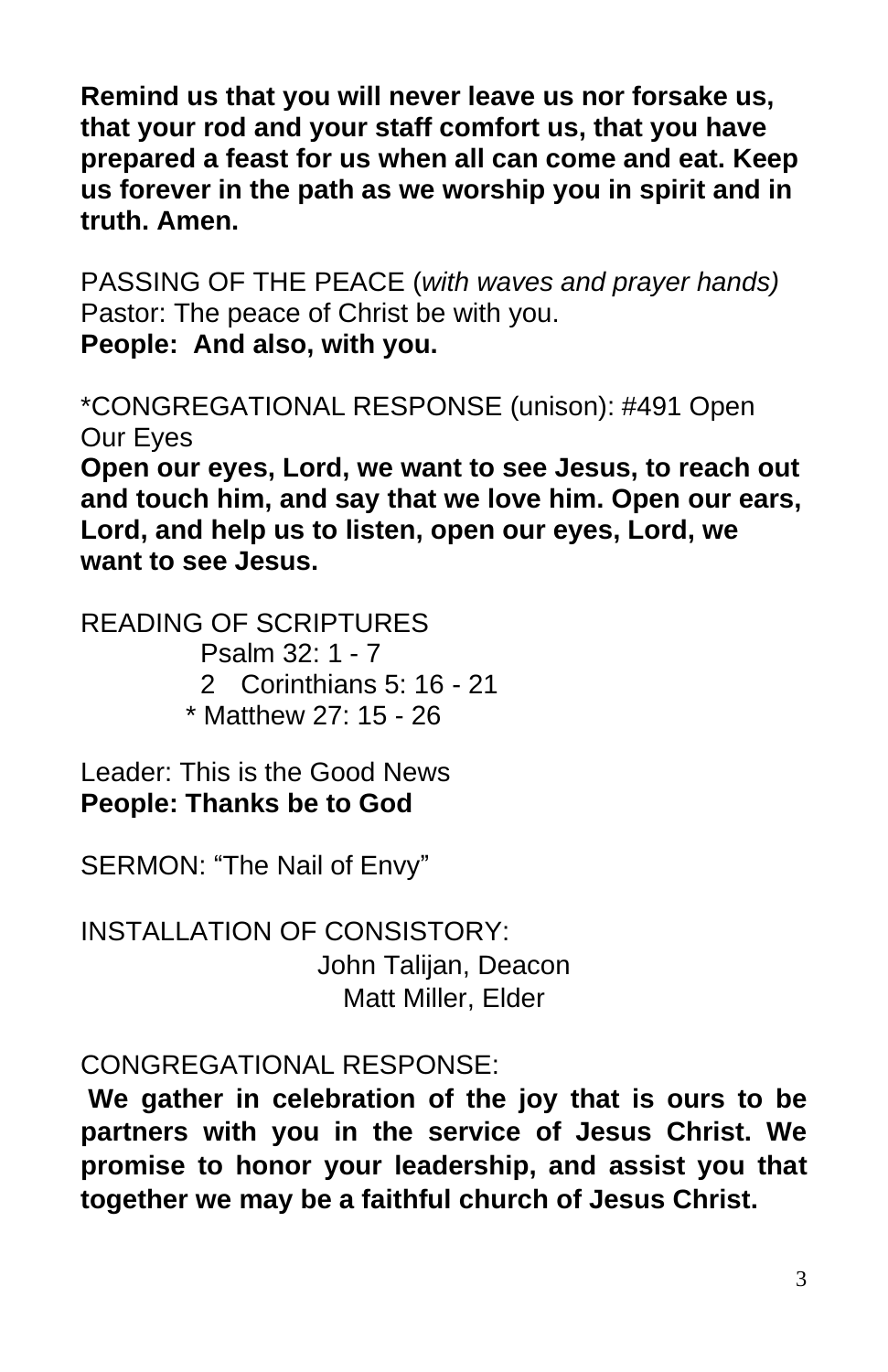## OFFERING INVITATION

## OFFERING OF OUR TITHES and GIFTS

OFFERTORY: "Amazing Grace" ...arr. K. Staton Chancel Choir

\*OFFERTORY RESPONSE: Savior Thy Dying Love **Savior, Thy dying love Thou gavest me, Nor should I** 

**aught withhold, Dear Lord, from Thee; In love my soul would bow, my heart fulfils its vow, Some offering brings Thee now, Something for Thee.**

### \*PRAYER OF DEDICATION (unison)

**God of Justice and Love, transform these offerings, that they may be gifts of justice and love for a world in need of hope and help. Let love flow through these offerings, that they may become gifts of love for the world.**

SHARING OF JOYS AND CONCERNS

## CALL TO PRAYER – PASTORAL PRAYER

### THE LORD'S PRAYER

**Our Father, who art in heaven, hallowed be thy name. Thy Kingdom come. Thy will be done on earth as it is in heaven. Give us this day our daily bread. And forgive us our sins as we forgive those who sin against us. And lead us not into temptation, but deliver us from evil. For thine is the kingdom, and the power, and the glory, forever and ever. Amen.**

\*HYMN: #371 Our Father, We Have Wandered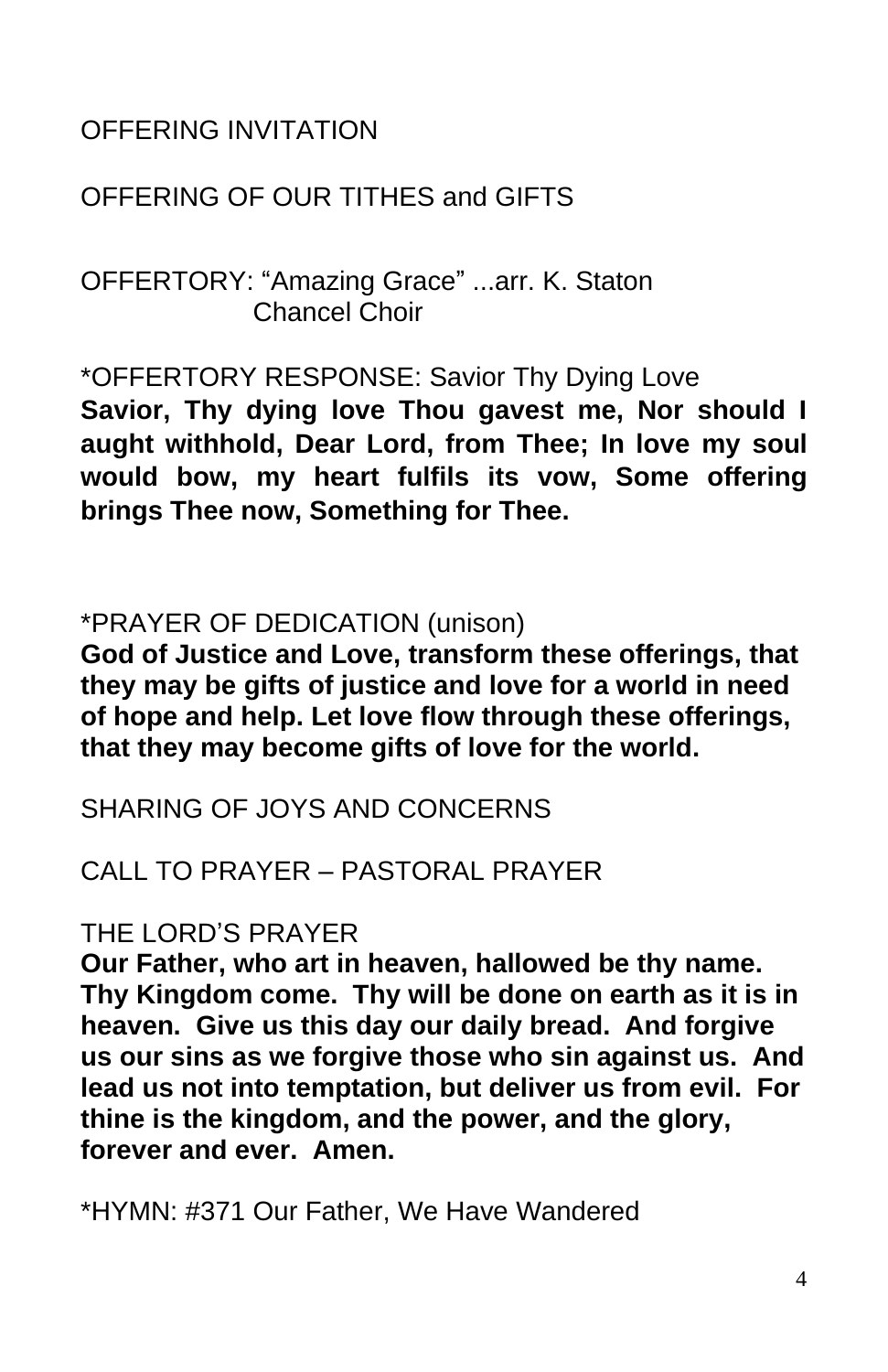## \*BENEDICTION

### \*CHORAL BENEDICTION: Day by Day **Day by day, Dear Lord, of thee three things I pray; To see thee more clearly, Love thee more dearly, Follow thee more nearly, Day by day.**

POSTLUDE

#### *Our worship ends, our service begins!*



FLOWERS and BULLETINS: are presented to honor the Glory of God by Len & Rebecca Kesselring. GREETERS: Corey Tancin USHERS: Len Kesselring, Tom Wright LAY READER: Mike Reiniger

**AUDIO & VIDEO RECORDINGS** If you or anyone you know would like to receive the link to the audio recording of the worship service, please let Bill Rumble know at wrumble@ptd.net. A copy of the bulletin is included with the audio link. Thank you, Bill, for making sure we are able to see and hear the services.

## **CHURCH CANCELLATIONS**

If worship is cancelled due to weather conditions, announcements will be on TV Channel 69 – WFMZ. Also, if we have your email address, an email will be sent.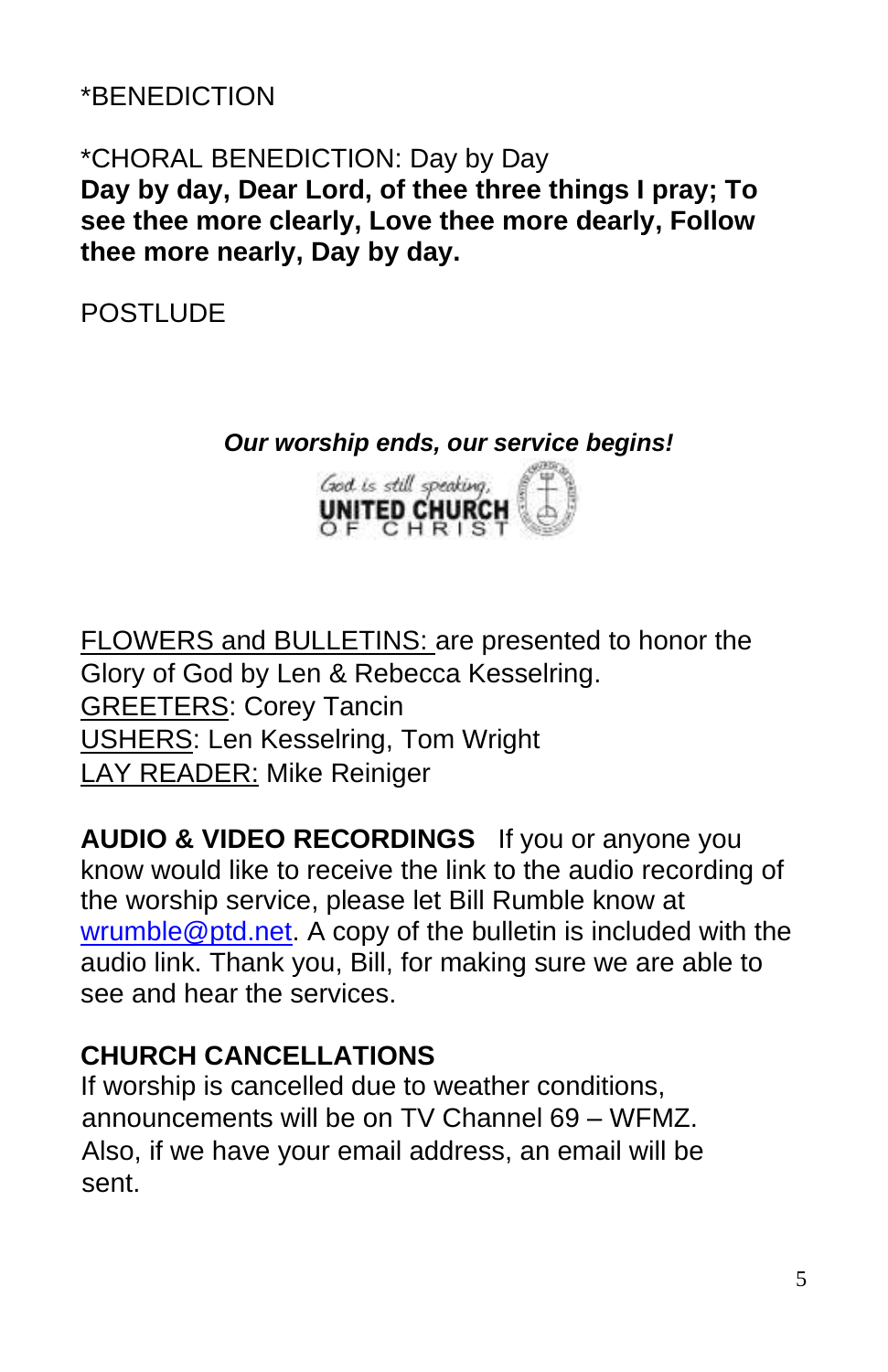# **Scriptures**

# **Psalm 32: 1 - 7 NRSV**

## **The Joy of Forgiveness of David. A Maskil.**

**<sup>1</sup>** Happy are those whose transgression is forgiven, whose sin is covered. **<sup>2</sup>** Happy are those to whom the LORD imputes no iniquity, and in whose spirit there is no deceit. **<sup>3</sup>** While I kept silence, my body wasted away through my groaning all day long.

- **<sup>4</sup>** For day and night your hand was heavy upon me; my strength was dried up as by the heat of summer. *Selah*
- **<sup>5</sup>** Then I acknowledged my sin to you, and I did not hide my iniquity;
- I said, "I will confess my transgressions to the LORD," and you forgave the guilt of my sin. *Selah*
- **<sup>6</sup>** Therefore let all who are faithful offer prayer to you;
- at a time of distress, the rush of mighty waters shall not reach them.

**<sup>7</sup>** You are a hiding place for me; you preserve me from trouble; you surround me with glad cries of deliverance. *Selah*

# **2 Corinthians 5: 16 – 21 NRSV**

**<sup>16</sup>** From now on, therefore, we regard no one from a human point of view; even though we once knew Christ from a human point of view, we know him no longer in that way. **<sup>17</sup>** So if anyone is in Christ, there is a new creation: everything old has passed away; see, everything has become new! **<sup>18</sup>** All this is from God, who reconciled us to himself through Christ, and has given us the ministry of reconciliation; **<sup>19</sup>** that is, in Christ God was reconciling the world to himself, not counting their trespasses against them,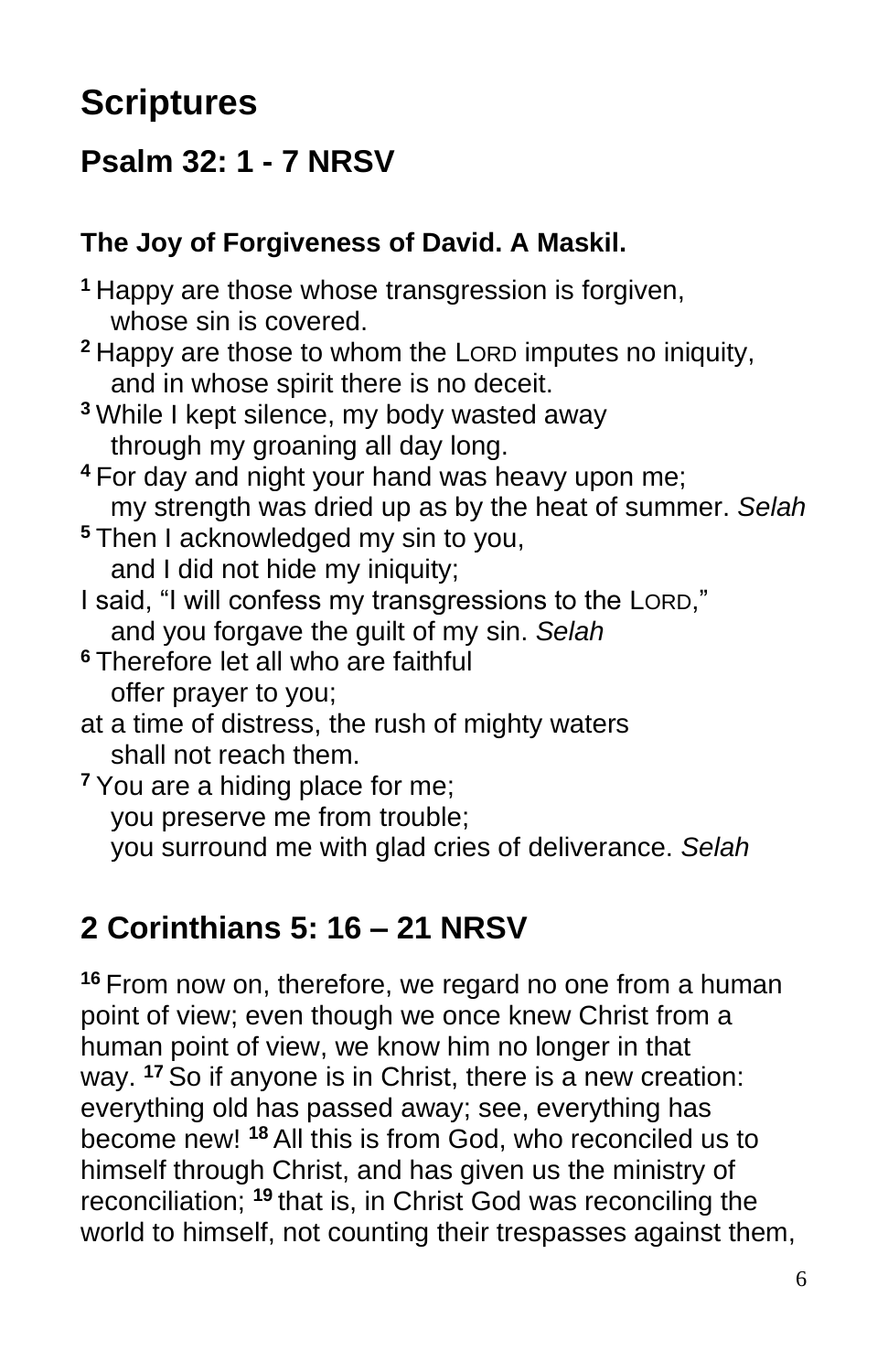and entrusting the message of reconciliation to us. **<sup>20</sup>** So we are ambassadors for Christ, since God is making his appeal through us; we entreat you on behalf of Christ, be reconciled to God. **<sup>21</sup>** For our sake he made him to be sin who knew no sin, so that in him we might become the righteousness of God.

# **Matthew 27: 15 - 26 NRSV**

## **Barabbas or Jesus?**

**<sup>15</sup>** Now at the festival the governor was accustomed to release a prisoner for the crowd, anyone whom they wanted. **<sup>16</sup>** At that time they had a notorious prisoner, called Jesus Barabbas. **<sup>17</sup>** So after they had gathered, Pilate said to them, "Whom do you want me to release for you, Jesus Barabbas or Jesus who is called the Messiah?" **<sup>18</sup>** For he realized that it was out of jealousy that they had handed him over. **<sup>19</sup>** While he was sitting on the judgment seat, his wife sent word to him, "Have nothing to do with that innocent man, for today I have suffered a great deal because of a dream about him." **<sup>20</sup>** Now the chief priests and the elders persuaded the crowds to ask for Barabbas and to have Jesus killed. **<sup>21</sup>** The governor again said to them, "Which of the two do you want me to release for you?" And they said, "Barabbas." **<sup>22</sup>** Pilate said to them, "Then what should I do with Jesus who is called the Messiah?" All of them said, "Let him be crucified!" **<sup>23</sup>** Then he asked, "Why, what evil has he done?" But they shouted all the more, "Let him be crucified!"

### **Pilate Hands Jesus over to Be Crucified**

**<sup>24</sup>** So when Pilate saw that he could do nothing, but rather that a riot was beginning, he took some water and washed his hands before the crowd, saying, "I am innocent of this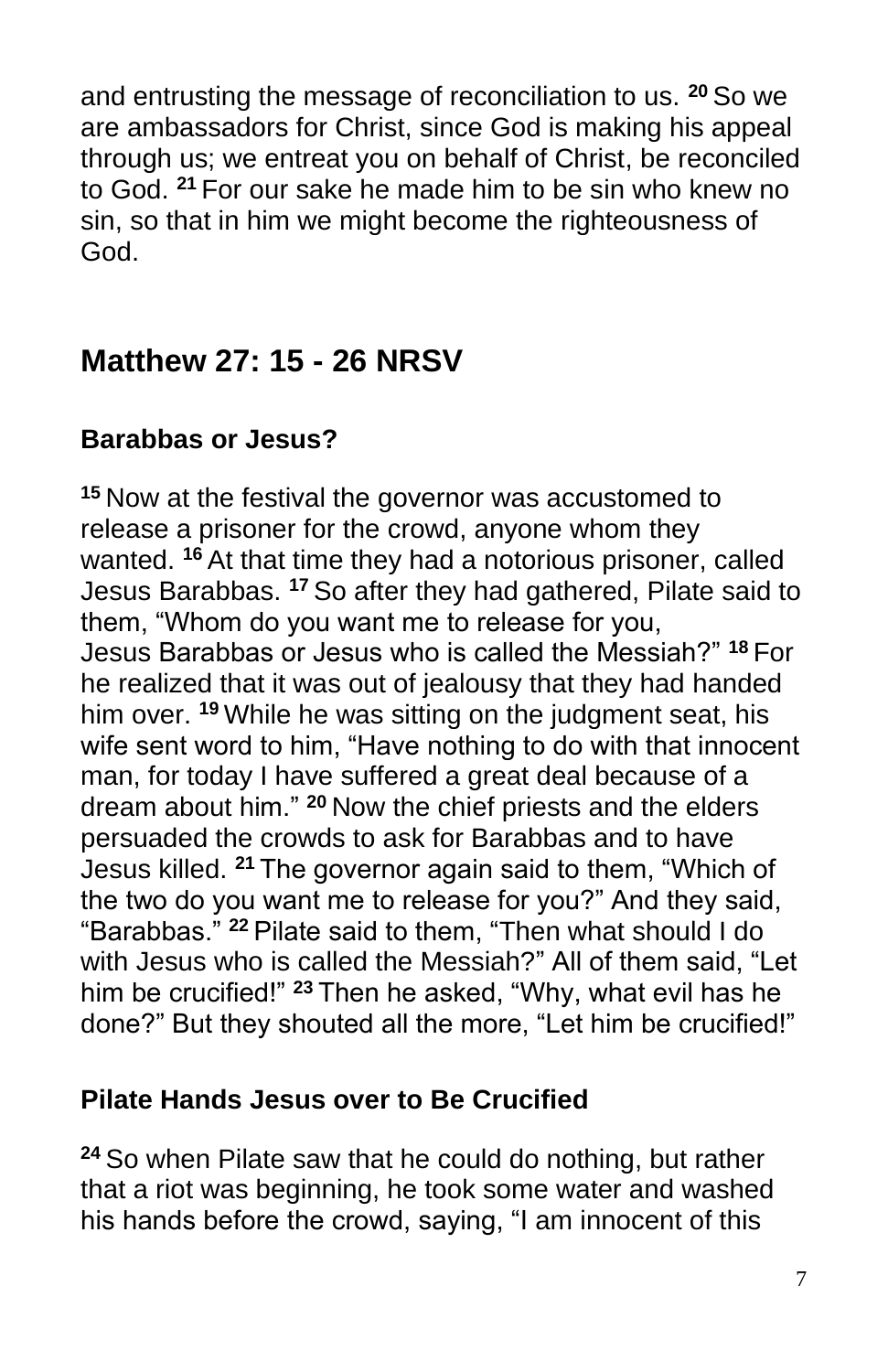man's blood; see to it yourselves." **<sup>25</sup>** Then the people as a whole answered, "His blood be on us and on our children!" **<sup>26</sup>** So he released Barabbas for them; and after flogging Jesus, he handed him over to be crucified.

# **Joyful Noise**

Once again, we will be collecting for Alzheimer's Disease Research during the month of March. Our gifts will once again be matched (doubled) by an anonymous donor. Last year we raised over \$1,000 for this worthy cause and one very near and dear to our hearts here at Bethany Church. Checks need to be made out to Bethany UCC with Alzheimer's written in the memo. Bethany will send one check to the organization. Thank you in advance for your most generous donations. Any questions can be directed to Sue Wright.

P.S. Good News! The deadline has been extended. We will accept donations through April 3rd.

As of March 20<sup>th,</sup> we have collected \$1,141.00 which will be doubled!



**We received a letter from the West Side food bank thanking us for our donation of soups that were collected on souper bowl Sunday. Please remember that what you do is appreciated by the people of this community.**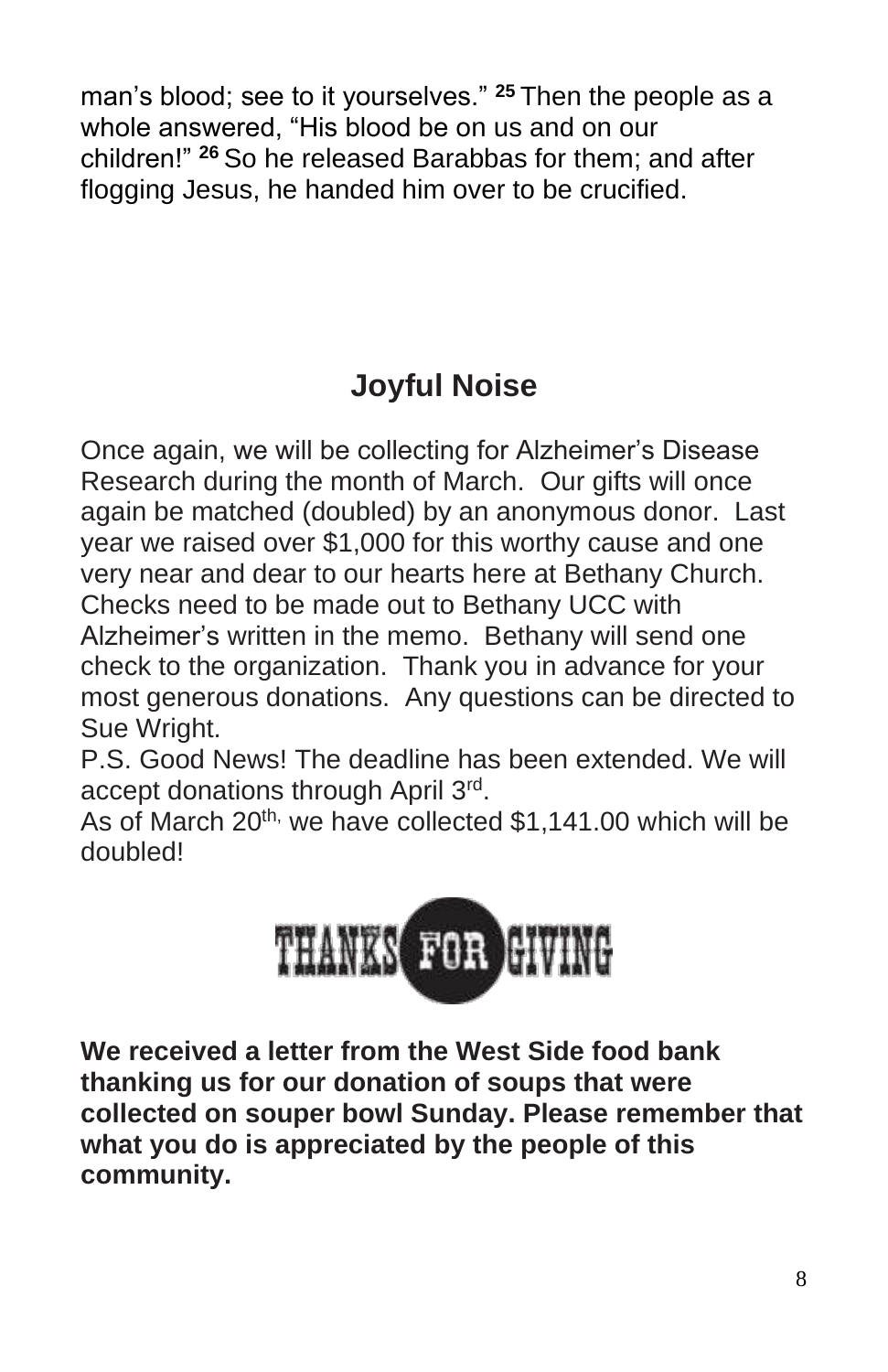# **Nuts!**

**We're going to sell nuts for Easter and need all the help we can get. By popular demand we will sell, Peanuts for \$3 a bag, Cashews and Almonds for \$5 a bag. Orders will be taken until March 28th. We will then prepare the nuts on Saturday April 2nd and Monday April 4 th . Please mark your calendars and block out this time to help Bethany continue the long tradition of fellowship while we raise funds to help our church. If you are not able to help, please consider placing an order. As you all know we had decided to end the Nut sales due to low numbers of helpers. When outside folks heard about this they offered to come and help so they would be able to continue purchasing our delicious nuts. Due to this offer of help we decided to try and have four sales this year. One for Easter, in June, for Thanksgiving and for Christmas. Hopefully this will give you enough time to block out some time to help. See you in Fellowship Hall!**

#### New Members

We will have new members joining Bethany on Palm Sunday, April 10<sup>th</sup>. Interested? See Pastor Todd

## **Easter Flowers**

**Easter Flowers will be available to order starting now. We will be ordering from Cierech Greenhouses. Since the poinsettias we ordered were beautiful I look forward to enjoying the daffodils, tulips and mums we decorate the altar with on Easter Sunday. The flowers will be \$10 each. Order forms will be in the back of the sanctuary.**